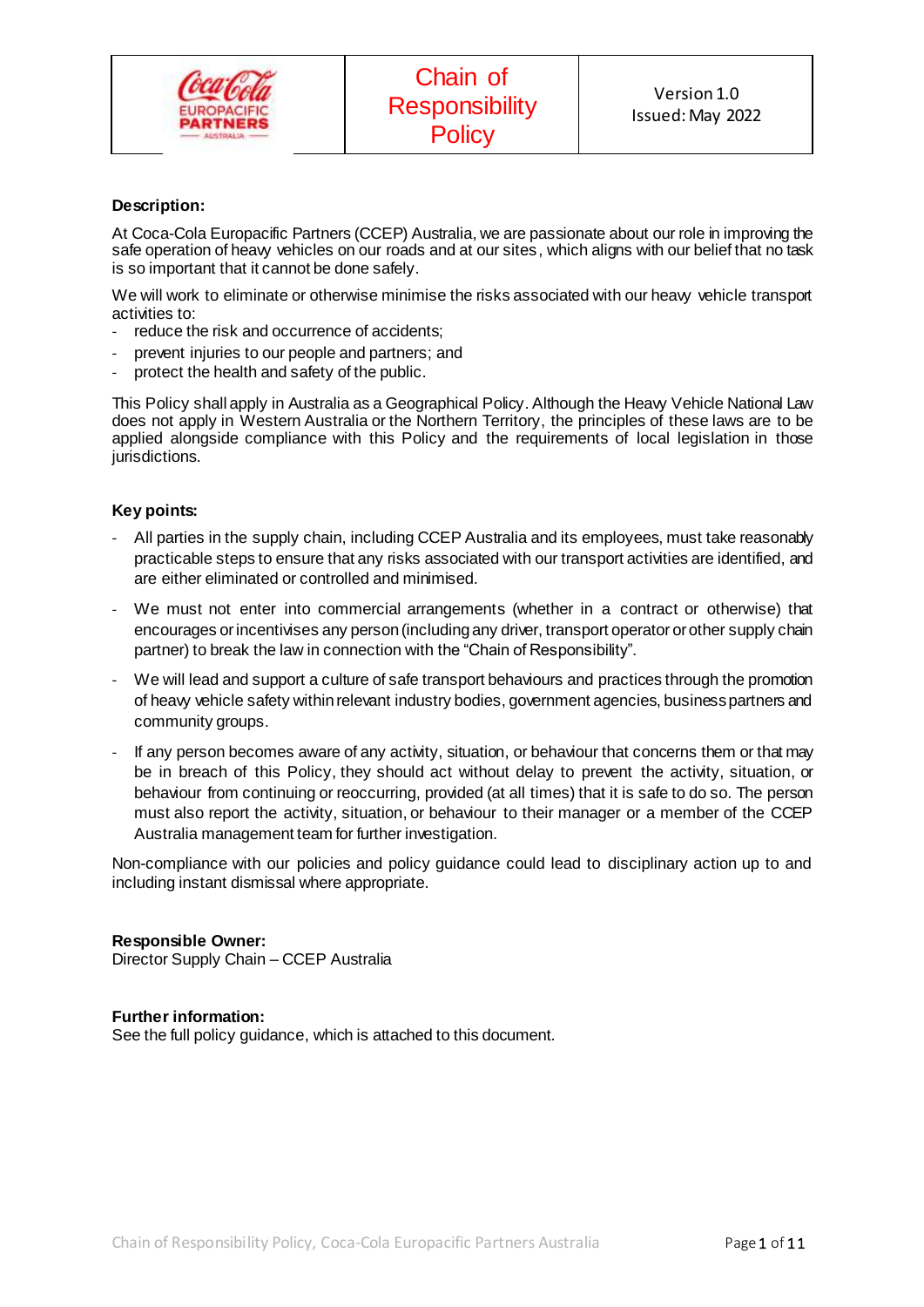# **POLICY GUIDANCE - CHAIN OF RESPONSIBILITY POLICY**

Coca-Cola Europacific Partners Australia

# **POLICY INDEX**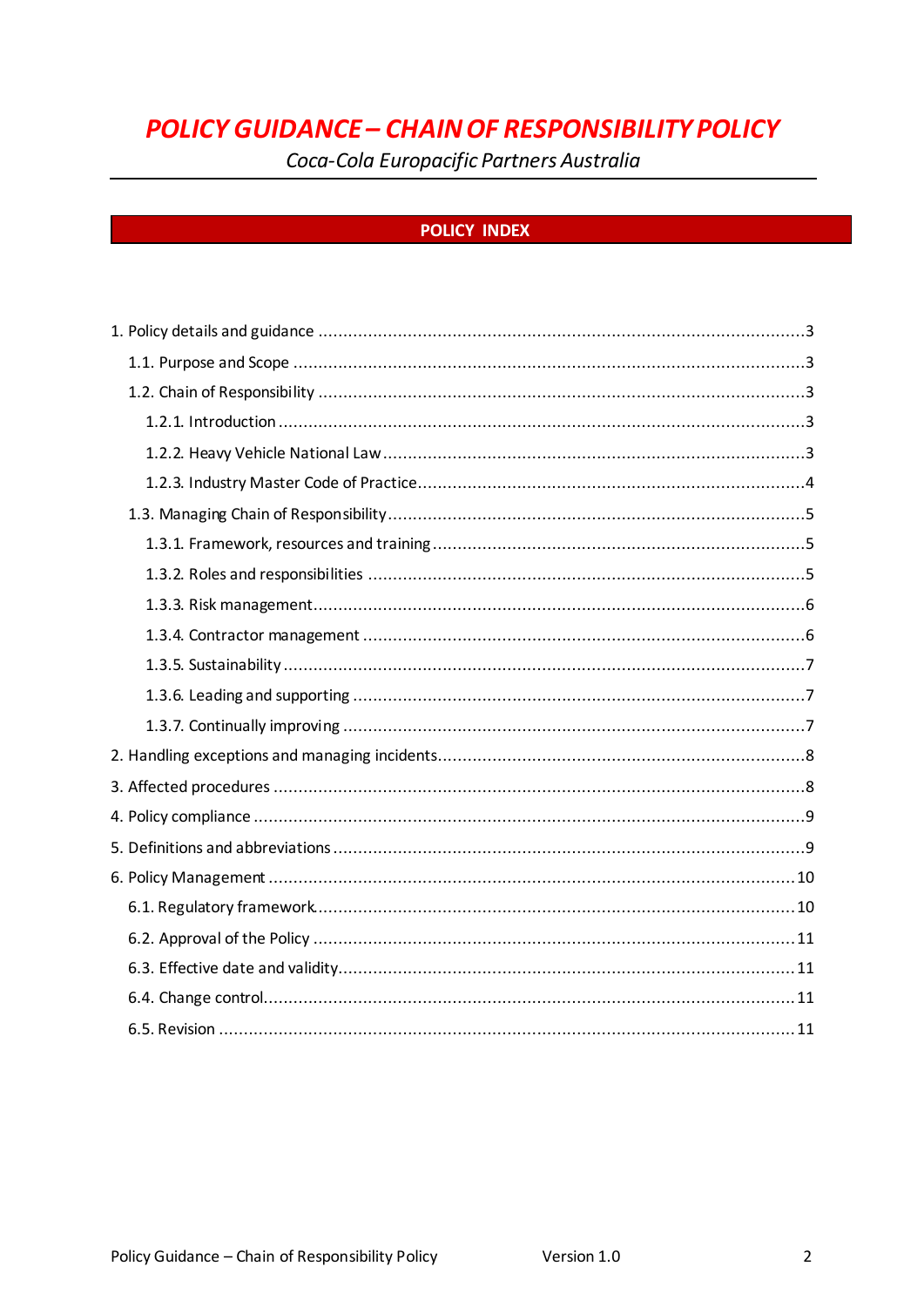#### <span id="page-2-0"></span>**1. Policy details and guidance**

#### <span id="page-2-1"></span>**1.1. Purpose and Scope**

The purpose of this Policy Guidance is to describe the standards, criteria and responsibilities relating to the elimination and minimisation of risks associated with the use of heavy vehicles in our transport activities. These transport activities include the movement of raw materials, finished goods, equipment and machinery.

This Policy shall apply in Australia as a Geographical Policy.

This Policy is designed to form part of CCEP Australia's safety and compliance strategy. It applies to all employees (whether full time, part time or casual), contractors and suppliers of CCEP Australia in Australia, and any visitors to CCEP Australia sites, that have responsibility for, or involvement in, activities that fall within the scope of road transport laws. These activities may include (but are limited to) transportation, warehousing, dispatching, ordering or receiving goods, and support roles associated with these activities.

This Policy applies to all CCEP Australia workplaces, and any other sites or situations where employees, contractors or suppliers (or their employees or contractors) may be representing, or working for or on behalf of, CCEP Australia.

If you are uncertain if this Policy applies to you, please speak with your manager, People & Culture representative or contractor site liaison.

# <span id="page-2-2"></span>**1.2. Chain of Responsibility**

# <span id="page-2-3"></span>1.2.1. Introduction

Chain of Responsibility (also known as "CoR") is used to describe the nationally legislated program of compliance and enforcement in the road transport industry.

The Chain of Responsibility extends legal liability for certain road law offences to all parties in the supply chain who, by their actions, inactions or demands, may exercise control or influence over a transport-related activity.

All parties involved in the road transportation of goods (including those involved in transportation, warehousing, ordering, dispatch and receipt of goods) fall within the Chain of Responsibility, with each party able to be held to account for their actions, inactions, influence or control. The extent to which a party may be held to account depends on the role they play in the Chain of Responsibility. The Chain of Responsibility also extends to parties that have roles outside the perceived boundaries of the transport industry, such as manufacturers, bottlers and suppliers.

# <span id="page-2-4"></span>1.2.2. Heavy Vehicle National Law

The Heavy Vehicle National Law (**HVNL**) is the backbone of the Chain of Responsibility. First coming into effect in 2014, the HVNL was established to provide nationally consistent laws for operating "heavy vehicles" (being vehicles with a gross mass of over 4.5 tonnes).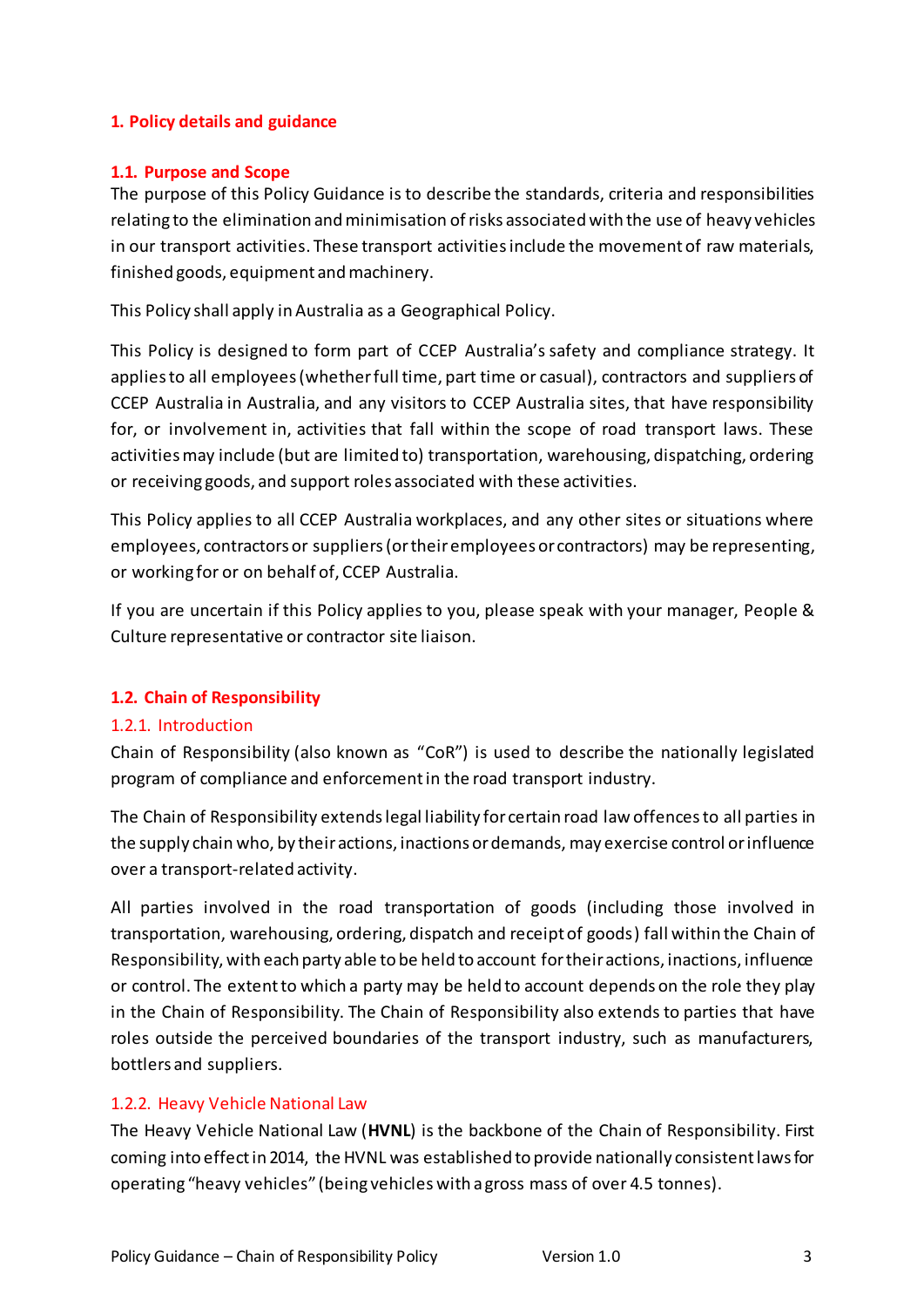The objects of the HVNL are to:

- promote public safety;
- manage the impact of heavy vehicles on the environment, roads and public amenity;
- promote industry productivity and efficiency in the road transport of goods; and
- encourage and promote productive, efficient, innovative and safe business practices.

The HVNL applies a general safety duty to all parties within the supply chain to ensure the safety of their transport activities. This primary duty represents an obligation on those participants in the supply chain to eliminate or minimise potential harm or risk by doing all that is reasonably practicable to ensure safety across six "Core Risk Areas", which are:

- Speed Compliance;
- Driver Fatigue Management;
- Vehicle Mass;
- Vehicle Dimension;
- Vehicle Loading; and
- Vehicle Standards.

The scope of the HVNL includes the following roles within a supply chain:

- any operator of a heavy vehicle;
- if the driver of a heavy vehicle is:
	- o an employed driver, the employer of the driver; and
	- o a self-employed driver, the prime contractor for the driver;
- any scheduler of a heavy vehicle; and
- in respect of any goods in a heavy vehicle, the following persons connected to the goods:
	- o any consignor;
	- o any consignee;
	- o any packer;
	- o any loading manager;
	- o any loader; and
	- o any unloader.

Although the Heavy Vehicle National Law does not apply in Western Australia or the Northern Territory, CCEP Australia expects the principles of the HVNL to be applied alongside compliance with this Policy and the requirements of local legislation in those jurisdictions.

# <span id="page-3-0"></span>1.2.3. Industry Master Code of Practice

The Industry Master Code of Practice (**Master Code**) also applies to all parties in the supply chain and was developed by the industry to provide practical guidance on managing risks associated with transport activities. Compliance with the Master Code can be used to demonstrate compliance with the HVNL.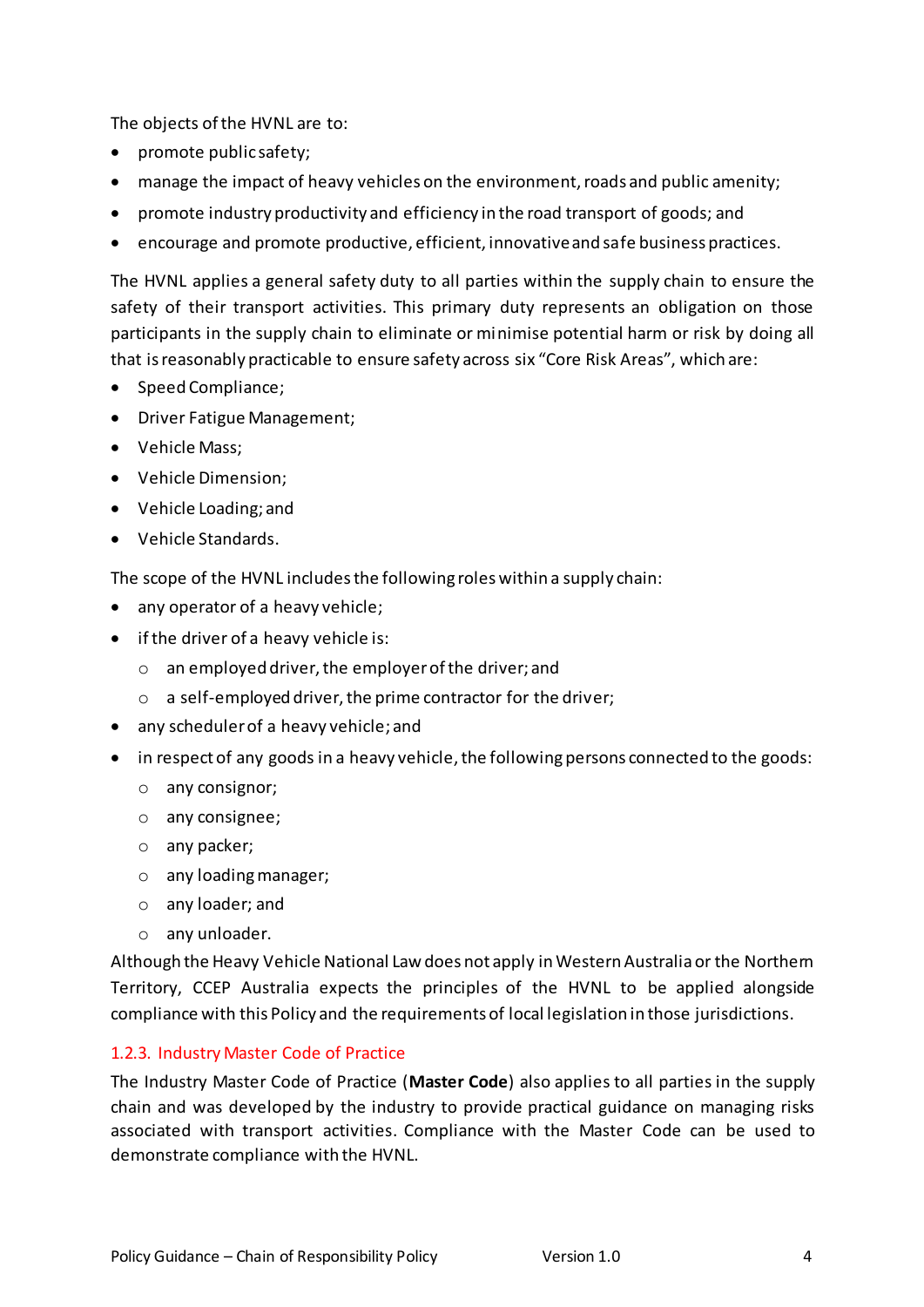In November 2018, the Master Code was registered with the National Heavy Vehide Regulator, which is a statutory authority established pursuant to the HVNL for the purposes of regulating all heavy vehicles in Australia.



# <span id="page-4-0"></span>**1.3. Managing Chain of Responsibility**

<span id="page-4-1"></span>1.3.1. Framework, resources and training

#### <span id="page-4-2"></span>1.3.2. Roles and responsibilities

Roles and responsibilities in the Chain of Responsibility for our transport activities will be identified in consultation with our supply chain partners. This will identify the roles in our transport activities that have influence or control over the safety of the transport activities and define what they are required to do.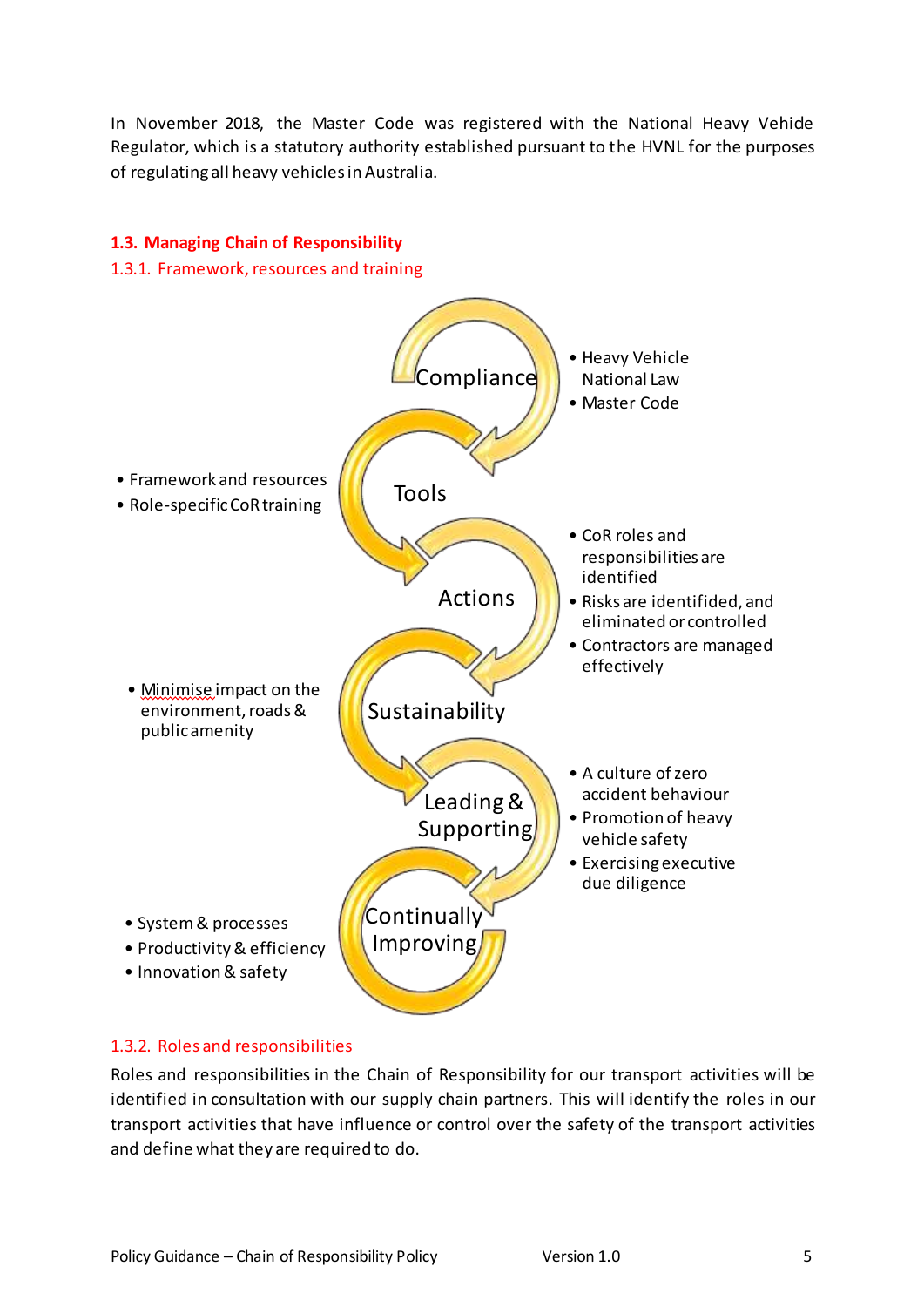It is important to remember that more than one role can have influence or control at the same time, and that the same roles can also be held by more than one person.

Managers are required to review and complete the "Supply Chain Road Map & CoR Roles Responsibility" document, which can be accessed through CCEP Australia's Health & Safety Management Framework.

CCEP Australia will:

- not knowingly ask or expect any employee or contractor to do anything that is unlawful or that will create a dangerous or potentially dangerous situation;
- identify its transport activities and the parties (both within the business and externally) who influence or control the safety of its transport activities;
- identify the roles and functions assigned to all persons involved in its transport activities, including executives, managers, employees, contractors and external parties in the Chain of Responsibility, and will put in place processes to assist those persons to understand their responsibilities;
- identify, mitigate and manage risks associated with its road transport activities in line with CCEP Australia's Risk Management Policy;
- partner with reputable transport suppliers in alignment with CCEP Australia's Procurement Policy; and
- work with relevant industry bodies, government agencies, business partners, community groups and other relevant organisations to promote transport safety behaviours and practices, as they relate to CCEP Australia's transport activities.

Management will take steps to ensure CCEP Australia meets its safety obligations though leading and supporting a culture of zero accident behavior (see section 1.3.6. below).

# <span id="page-5-0"></span>1.3.3. Risk management

Risk management processes will be used to take reasonably practicable steps to identify, eliminate or control the risks across the six "Core Risks Areas". This is to prevent accidents and injuries to our employees or partners and to protect the health and safety of the public.

Managers are required to review and complete the "CoR Risk Assessment Control Sheet", which can be accessed through CCEP Australia's Health & Safety Management Framework, for their area of responsibility within our operations.

# <span id="page-5-1"></span>1.3.4. Contractor management

CCEP Australia operates ethically at all times, and it expects the suppliers and contractors it engages (and their employees and contractors) to do the same.

Before a third-party operator is engaged, reasonable enquiries must be made into their policies, processes and practices. Evidence of robust operational controls across the six "Core Risk Areas" are required, in addition to compliance with CCEP Australia's health, safety and environmental policies (including CCEP Australia's Drug and Alcohol Policy).

If a third party doesn't meet CCEP Australia's required standards, they should not be engaged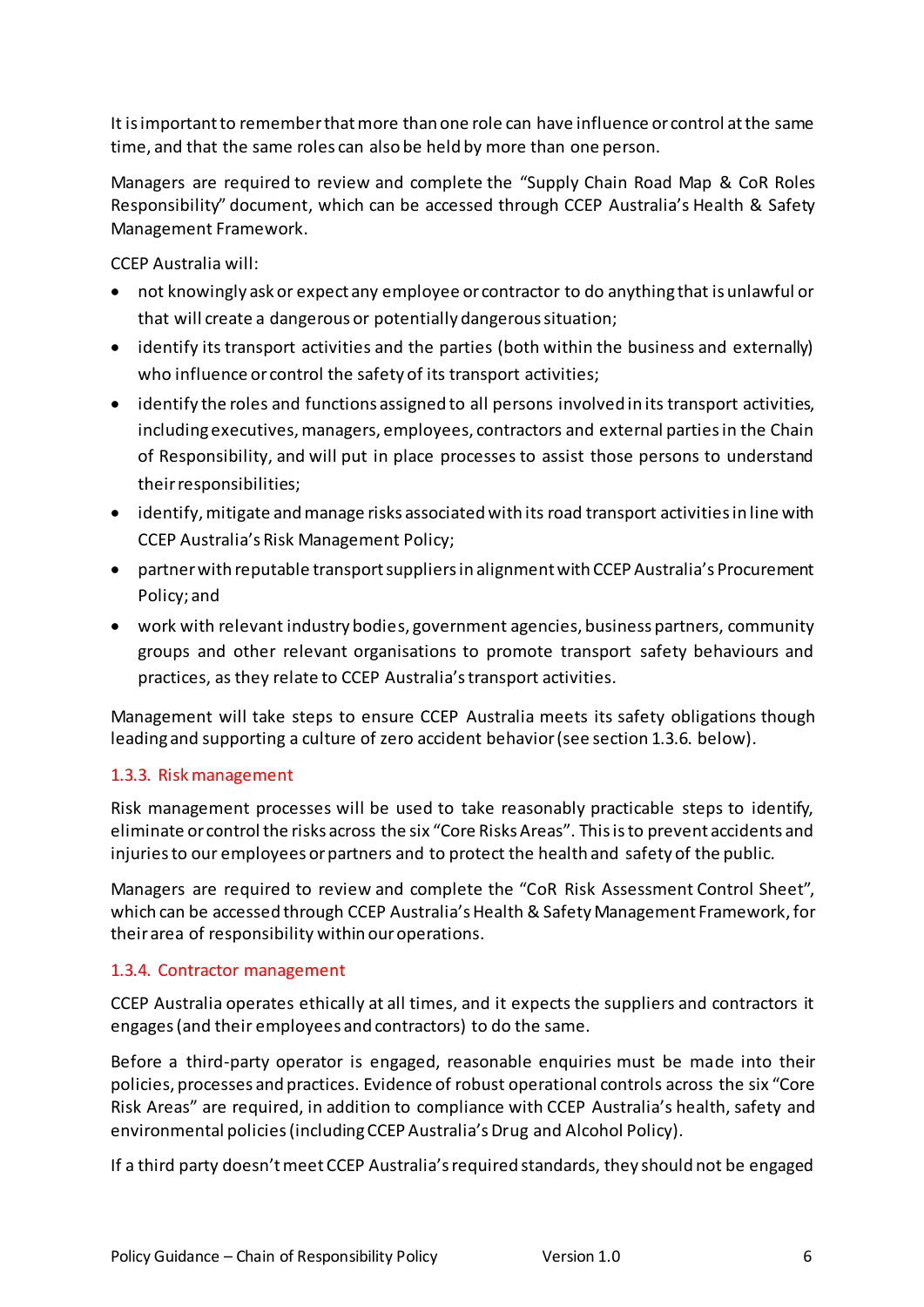to perform work for or on behalf of CCEP Australia.

CCEP Australia's commercial arrangements must not encourage or incentivise a driver, transport operator or other transport chain partner to break the law (for example, by driving for excessive hours or speeding to meet deadlines.)

CCEP Australia must not enter into a contract or other arrangement with the driver of a heavy vehicle (or with any party in the Chain of Responsibility for a heavy vehicle) that CCEP Australia knows, or ought reasonably to know, would encourage or provide an incentive for the driver of the vehicle (or a party in the Chain of Responsibility for that vehi cle) to breach Chain of Responsibility legislation.

# <span id="page-6-0"></span>1.3.5. Sustainability

We undertake our transport activities with a view to minimising the impact of heavy vehicles on the environment, roads and public amenity. CCEP Australia will do this by specifying suitable vehicle standards, reviewing our routing and supply chain networks, and by innovating and investigating new technologies that reduce the effects of our transportation activities on the environment.

#### <span id="page-6-1"></span>1.3.6. Leading and supporting

CCEP continues to push for a culture of zero accident behaviour, which incorporates safe transport behaviours and practices that:

- encourage hazard and incident reporting;
- allow us to learn from pre-and post-incident analyses; and
- promote the implementation of controls that are suitable for our business activities.

This culture will be instilled by business leaders, following safety leadership principles and programs. Leaders will not knowingly ask or expect any employee or contractor to do anything that is unlawful or that will create a dangerous or potentially dangerous situation.

CCEP Australia managementwill exercise due diligence to ensure that the transport activities in our business are safe by:

- understanding their duties and the operations of CCEP Australia's business, including hazards and risks;
- keeping up to date with safety developments and changes;
- monitoring safety performance of CCEP Australia;
- receiving and responding to reports of incidents, hazards, risks and non-compliance; and
- verifying that resources and processes to manage risks are provided and used.

CCEP Australia will work with relevant industry bodies, government agencies business partners, community groups and other concerned organisations, to promote transport safety behaviours and practices, as they relate to our activities.

# <span id="page-6-2"></span>1.3.7. Continually improving

The effectiveness of CCEP's management system and processes will be reviewed against internal lead and lag indicators, as well as internal and external audits, to identify areas of improvement and best practice.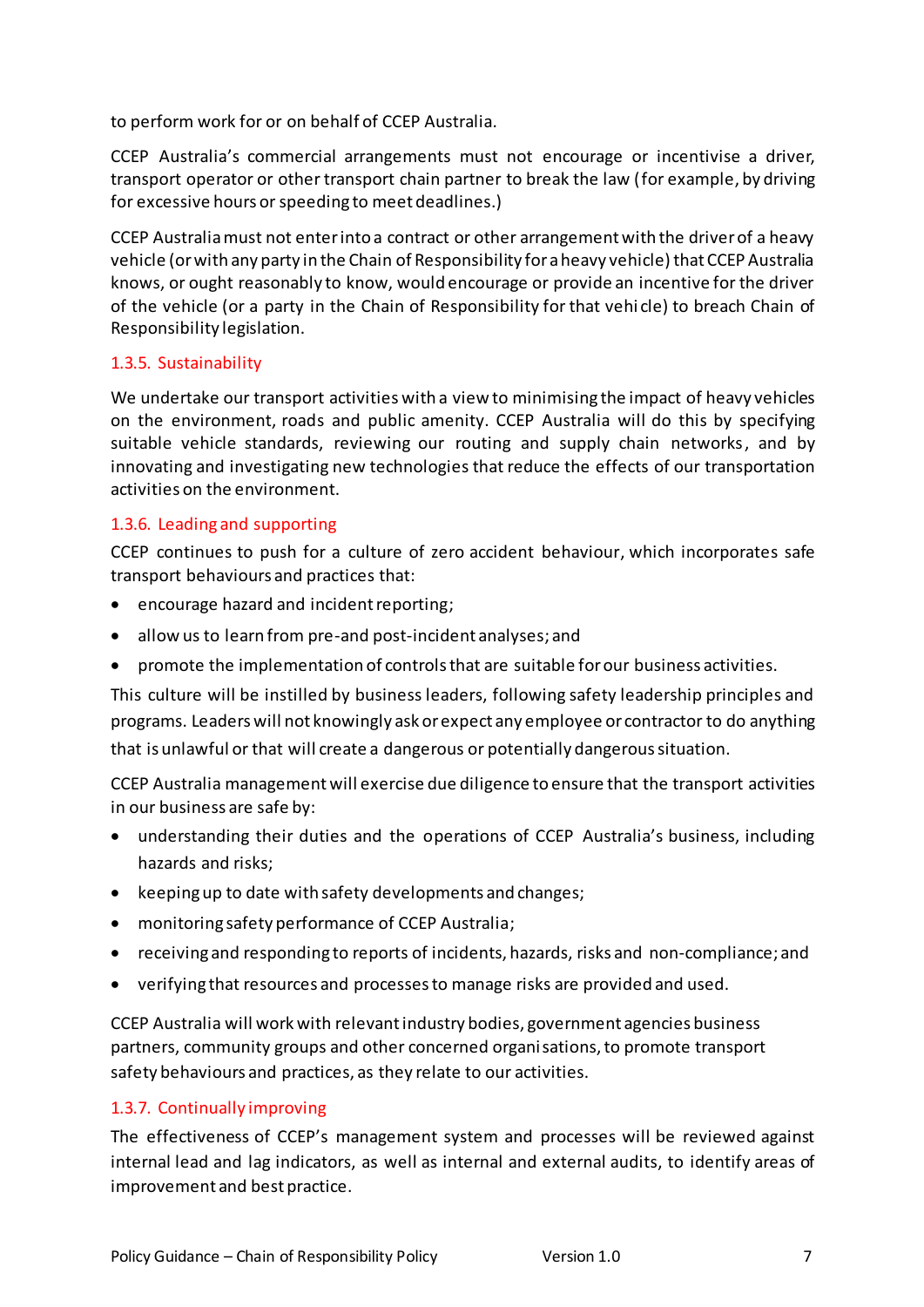We will benchmark the productivity, efficiency, innovation and safety of our supply chain partners' transport-related business practices against our other suppliers and industry standards to assist in identifying and promoting improvements and best practice.

# <span id="page-7-0"></span>**2. Handling exceptions and managing incidents**

It is not expected that there should be any exceptions to the application of this Policy Guidance.

If you observe behaviour that concerns you, or that may represent non-compliance with this Policy, you should promptly raise the issue with your manager. Raising your concerns will allow CCEP Australia to promptly deal with any issue that could pose risk to people and/or property.

Alternatively, you can raise such matters with any of the following people:

- your relevant State Manager;
- Chain of Responsibility Manager for CCEP Australia;
- General Manager Logistics for CCEP Australia; or
- Director Supply Chain for CCEP Australia.

# <span id="page-7-1"></span>**3. Affected procedures**

Controls, procedures and processes will be maintained by CCEP Australia to identify, minimise, control or eliminate risks associated with the Core Risk Areas identified in the HVNL, with the overall structure forming part of CCEP Australia's Health & Safety Management Framework.

Local controls, procedures and processes, which extend beyond the national controls, procedures and processes of CCEP Australia, will be managed by the relevant operational business units.

- Related guidelines/work instructions
	- $\circ$  The following documents can be accessed through CCEP Australia's Health & Safety Management Framework:
		- Transport Suppliers Contractor Management (which is in draft as of the date of this Policy Guidance)
		- Chain of Responsibility Risk Assessment
		- Chain of Responsibility Fatigue Management procedure
		- Chain of Responsibility Speed Management procedure
		- Chain of Responsibility Load Management procedure
	- o Operational work instructions, such as:
		- Load Restraint guidelines
		- Loading & Unloading trucks Safe Work Procedure
		- Packaging guidelines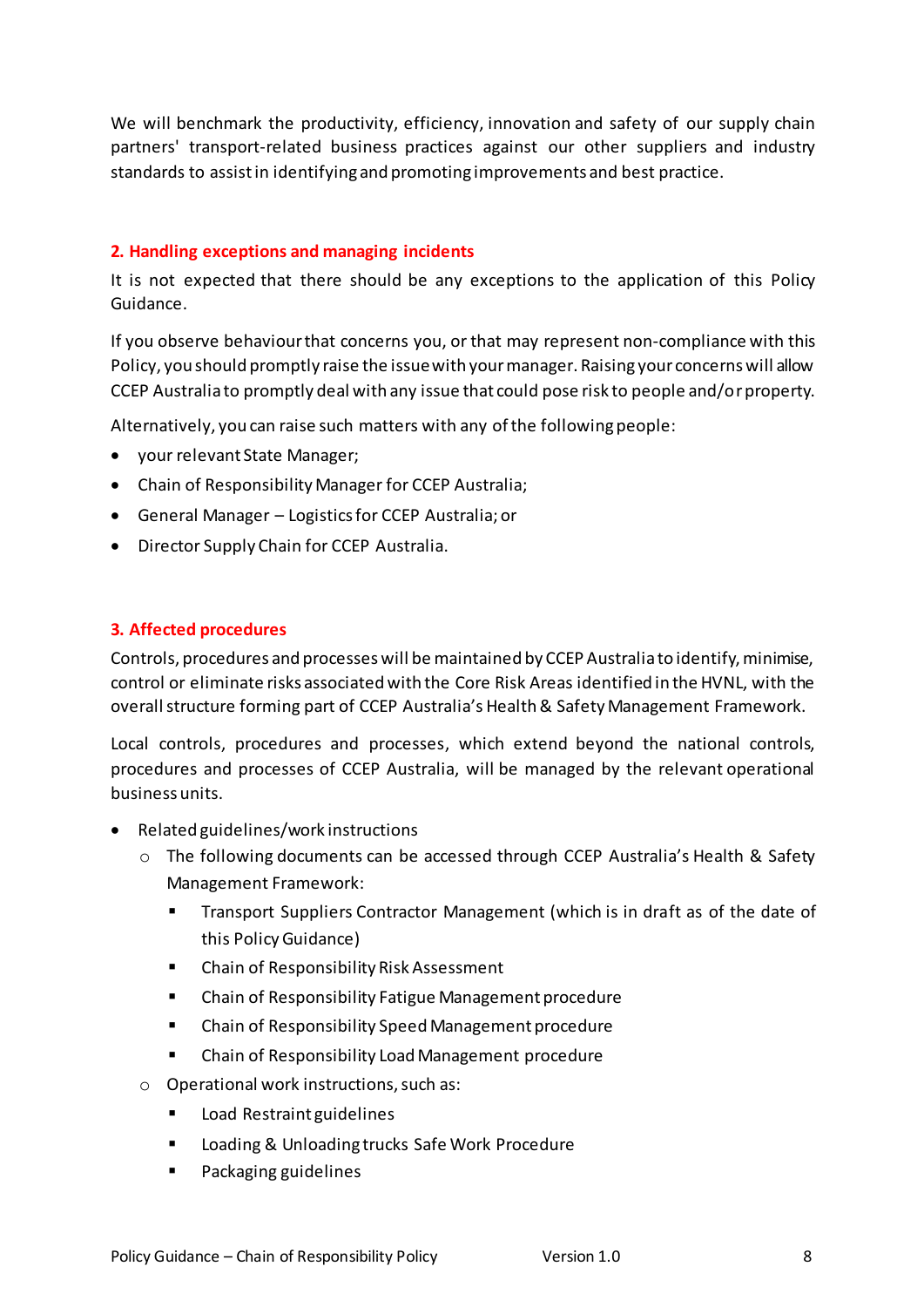- Related training
	- o Role-specific Chain of Responsibility modules are to be completed in SuccessFactors on a two-yearly basis, is compulsory for any person who holds a role in the described in 1.2.2., or who otherwise has influence or control over the safety of the transport activities that CCEP Australia is involved in. More detail regarding these requirements is set out in the "CoR Learning Plan" that can be accessed through CCEP Australia's Health & Safety Management Framework.
	- o National Heavy Vehicle Driver induction, which is mandatory training to be completed in Beakon on annual basis.
- Controls in place through CCEP Australia's monitoring program include:
	- o Australian Logistics Council Master Code Auditing Service (AMCAS) subscription
	- o Chain of Responsibility Process Review Beakon Audits
	- o Chain of Responsibility Annual Incident & Hazard Review Beakon Audit
	- o Reasonable Enquiry Beakon Audit
	- o Chain of Responsibility Partnership Review –Beakon Audit
	- o Quarterly reviews with transportation suppliers

It is the responsibility of the Policy Owner to have oversight of the existing controls, to manage the risk as detailed in this Policy Guidance and to consider how compliance with this Policy Guidance will be monitored.

# <span id="page-8-0"></span>**4. Policy compliance**

As our policies and policy guidance are based on applicable legislation, please note that breach of or non-compliance with this Policy and the related guidance could lead to disciplinary action being taken – up to and including summary dismissal in accordance with applicable laws and/or internal policies.

For contractors and suppliers, non-compliance with the Chain of Responsibility Policy and/or this Policy Guidance may lead to the immediate termination of a contract. As such, it is expected that contractors and suppliers will enforce a similar set of standards with their employees and subcontractors to ensure compliance with the HVNL.

# <span id="page-8-1"></span>**5. Definitions and abbreviations**

Terms and abbreviations shall be interpreted in accordance with the definitions that are set out throughout this Policy.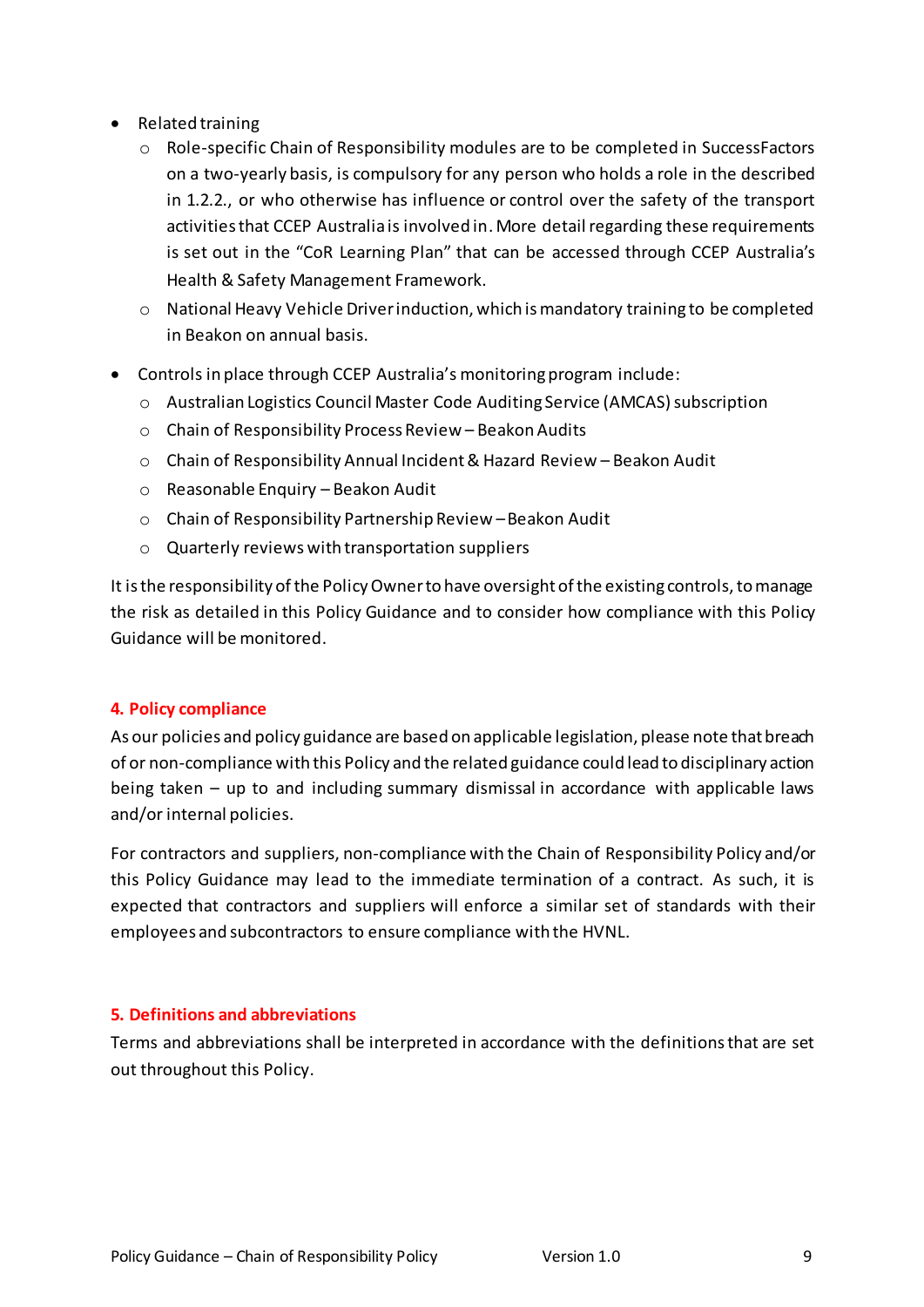#### <span id="page-9-0"></span>**6. Policy Management**

| <b>Risk</b>              | The risk associated with CCEP's road transport activities in<br>Australia, which includes the movement of raw materials,<br>products and equipment. |
|--------------------------|-----------------------------------------------------------------------------------------------------------------------------------------------------|
| Title of the Policy      | Chain of Responsibility Policy                                                                                                                      |
| Scope                    | Geographic Policy - CCEP Australia                                                                                                                  |
| <b>Policy Owner</b>      | Director Supply Chain - CCEP Australia                                                                                                              |
| Initial date of approval | 11 May 2022                                                                                                                                         |
| <b>Revision Date</b>     | 11 May 2023                                                                                                                                         |
| Version                  | 1.0                                                                                                                                                 |

# <span id="page-9-1"></span>**6.1. Regulatory framework**

This Policy must be interpreted in the context of CCEP's *Code of Conduct* and the related CCEP policies detailed below, and also in accordance with the provisions of such legislation as may apply to the entities or operations of CCEP.

Please note, the list of the policies below may not be complete.

CCEP policies are largely based on applicable laws and regulations, and are subject to change and may vary depending on location. If you are ever uncertain which rule or policy you should follow, or if you are concerned that there might be a conflict between applicable law and the guidance within our policy, please consult Employment Practices (P&C). Unless otherwise stated all policies are discretionary and do not confer any contractual entitlement. CCEP retains the discretion to withdraw, amend or vary this Policy at any time, subject to any applicable consultation or co-determination requirements.

# *Related CCEP policies (which may be consulted on Genie)*

CCEP has implemented the following policy controls at a global level:

- Policy Health, Safety and Mental Wellbeing
- Policy Integrated QESH (Quality, Environment, Safety & Health)

CCEP Australia has implemented the following policy controls:

- Work Health and Safety Policy
- Procurement Policy
- Drug and Alcohol Policy
- Code of Business Conduct
- Whistleblower Protection Policy